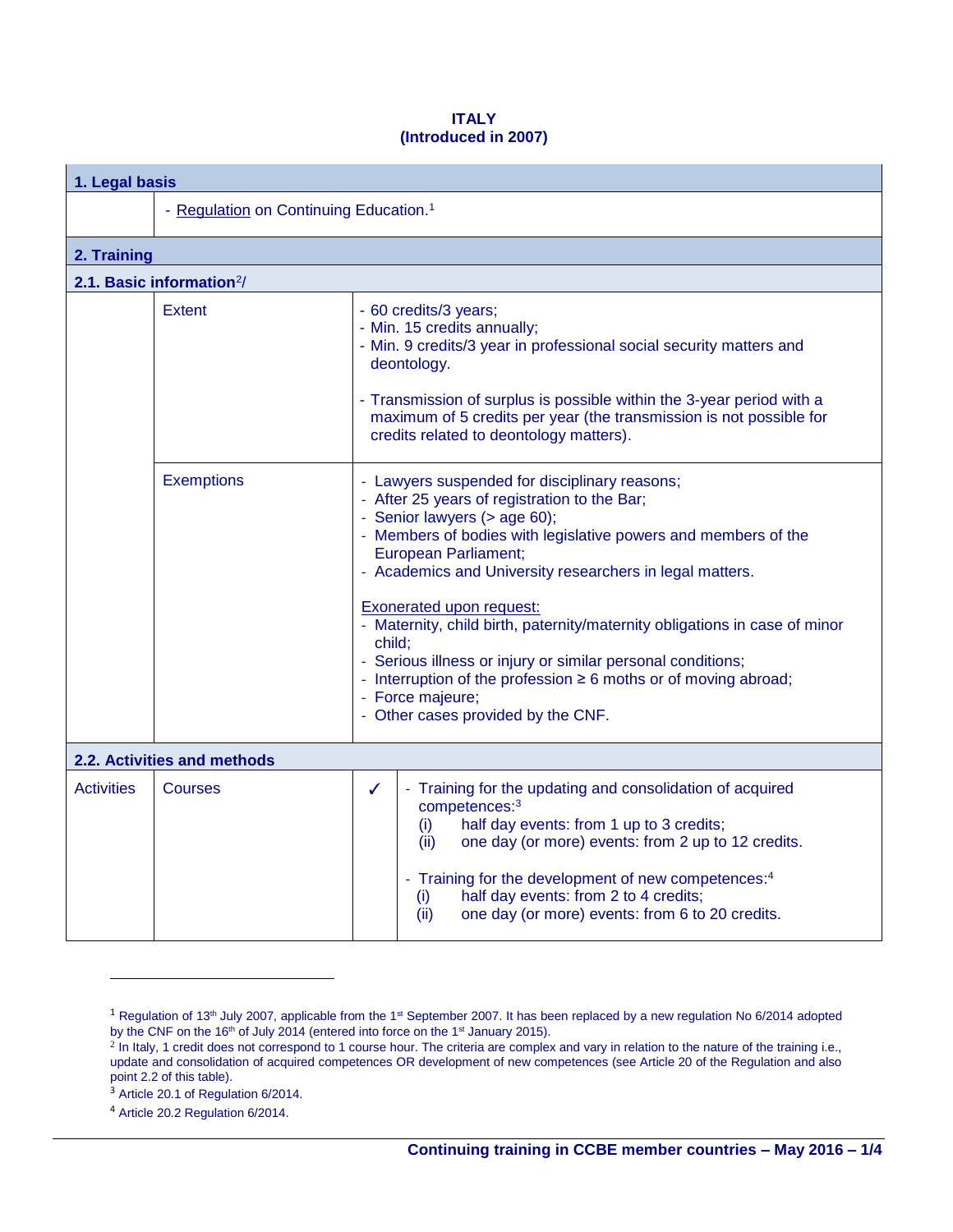|                       | Language courses                | ✓            |                                                                                                                                                                                                                                                                                                                                                                                                                                                                                                                                                                                                                                 |  |  |  |  |
|-----------------------|---------------------------------|--------------|---------------------------------------------------------------------------------------------------------------------------------------------------------------------------------------------------------------------------------------------------------------------------------------------------------------------------------------------------------------------------------------------------------------------------------------------------------------------------------------------------------------------------------------------------------------------------------------------------------------------------------|--|--|--|--|
|                       | Teaching <sup>5</sup>           | $\checkmark$ | - 1 activity = 1 credit;<br>- Max. 12 credits annually;<br>- Max. 10 credits for specific teaching assignments.                                                                                                                                                                                                                                                                                                                                                                                                                                                                                                                 |  |  |  |  |
|                       | Writing/publishing <sup>6</sup> | $\checkmark$ | - 1 activity = 1 credit;<br>- From 1 to 3 credits for publications in specialised journals of<br>national relevance;<br>- From 1 to 5 credits for books and monographs;<br>- Max. 12 credits annually.                                                                                                                                                                                                                                                                                                                                                                                                                          |  |  |  |  |
|                       | Foreign training activities     | $\checkmark$ | According to the general rules.                                                                                                                                                                                                                                                                                                                                                                                                                                                                                                                                                                                                 |  |  |  |  |
|                       | Other <sup>7</sup>              | ✓            | - Participation to the commissions for the State Bar examination:<br>max 10 credits annually;<br>- Study commissions, working groups and others: max. 10 credits<br>annually:<br>- Other study and updating self-training activities previously<br>authorised by the CNF or the local Bars according to their<br>respective competences (see section below): max. 10 credits<br>annually.                                                                                                                                                                                                                                       |  |  |  |  |
| <b>Methods</b>        | Availability of e-methods       | $\checkmark$ | - E-learning. <sup>8</sup>                                                                                                                                                                                                                                                                                                                                                                                                                                                                                                                                                                                                      |  |  |  |  |
| 2.3. Course providers |                                 |              |                                                                                                                                                                                                                                                                                                                                                                                                                                                                                                                                                                                                                                 |  |  |  |  |
|                       | <b>Bar/Law Society</b>          | ✓            | The CNF and its Foundations; <sup>9</sup><br>The local Bars and their associations or foundations. <sup>10</sup><br>The CNF and the local Bars are also competent for the<br>accreditation of the training activities, respectively for (i) national<br>and serial training events, events organised abroad and e-<br>learning, <sup>11</sup> and (ii) for local training events. <sup>12</sup><br>independently from the CNF and the local Bars, the lawyers Social<br>Security National Body ("Cassa Nazionale di Previdenza e<br>Assistenza Forense") is competent for the organisation and the<br>accredidation of lawyers. |  |  |  |  |

 $\overline{a}$ 

<sup>5</sup> Articles 20.3, letters a) and c) and 13 of Regulation 6/2014.

<sup>6</sup> Articles 20.3, letter b) and 13 of Regulation 6/2014.

<sup>&</sup>lt;sup>7</sup> Articles 20.3, letters d) to f) and 13 of Regulation  $6/2014$ .

 $8$  Credits from e-learning activities are granted according to the general rules, but they cannot exceed 40% of the total amount of credits to be collected within the 3-year period (Article 12.6 of Regulation 6/2014).

<sup>&</sup>lt;sup>9</sup> Article 8 of Regulation 6/2014.

<sup>10</sup> Article 9 of Regulation 6/2014.

<sup>11</sup> Articles 17.1 and 18 of Regulation 6/2014.

<sup>12</sup> Article 17.2 and 19 of Regulation 6/2014.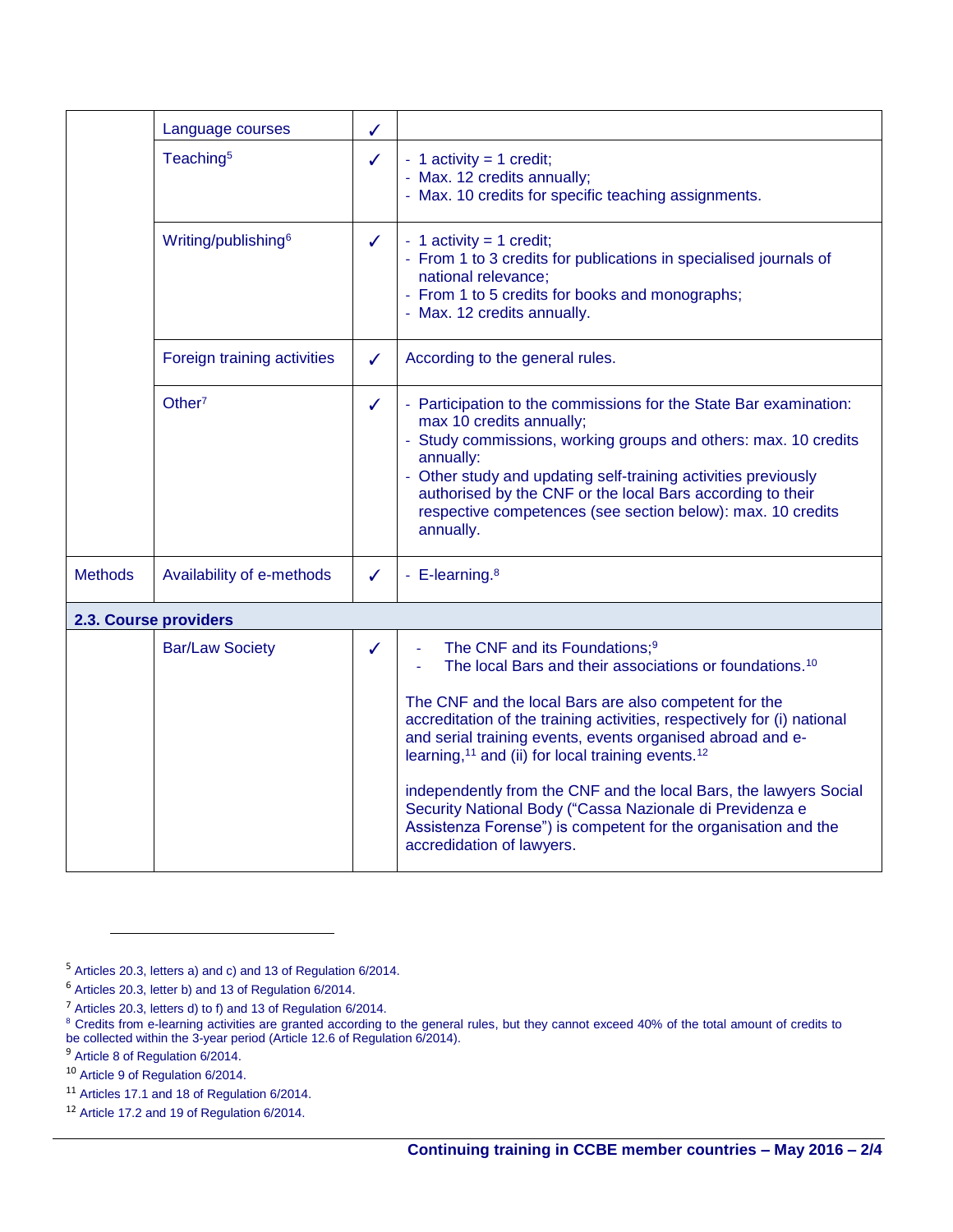|                                      | <b>Accredited provider</b>                                                 | ✓            | - Any other public or private bodies experienced in the legal area<br>and in areas related to the legal profession. <sup>13</sup><br>- Ex ante accreditation procedure: requests to be addressed to the<br>CNF or the local Bars as to their respective competences (see<br>below). $14$                                                                                                                                                                                                                                                                                                                                                                                   |  |  |  |
|--------------------------------------|----------------------------------------------------------------------------|--------------|----------------------------------------------------------------------------------------------------------------------------------------------------------------------------------------------------------------------------------------------------------------------------------------------------------------------------------------------------------------------------------------------------------------------------------------------------------------------------------------------------------------------------------------------------------------------------------------------------------------------------------------------------------------------------|--|--|--|
|                                      | Other provider<br>(free market providers)                                  | $\checkmark$ | - Number of "non accredited" providers: N/A.                                                                                                                                                                                                                                                                                                                                                                                                                                                                                                                                                                                                                               |  |  |  |
| 3. Assessment of training activities |                                                                            |              |                                                                                                                                                                                                                                                                                                                                                                                                                                                                                                                                                                                                                                                                            |  |  |  |
|                                      | Course of accredited<br>provider/ Accredited<br>course of 'other provider' |              | Accreditation procedure: 15<br>- Prior request to be submitted to the CNF or local Bars as to their<br>respective competences.<br>- Requests shall include the programme of the training activities to be<br>validated and any other relevant documents, as well as the speakers'<br>specific experiences and competences;<br>- Motivated decision to be issued within 45 days from the request;<br>- Accreditation is carried out according to pre-established assessment<br>criteria (e.g., (methodology, entry and exit control mechanism, quality of<br>the digital equipment, number of participants and duration, relevance for<br>the matters, etc.). <sup>16</sup> |  |  |  |
|                                      | Other training activity                                                    |              | Training activities organised in Italy and abroad according to the<br>Regulation 6/2014 can be validated, even in the absence of ex ante<br>accreditation, upon ad hoc request to be submitted within 90 days. <sup>17</sup>                                                                                                                                                                                                                                                                                                                                                                                                                                               |  |  |  |
| <b>4. Supervision</b>                |                                                                            |              |                                                                                                                                                                                                                                                                                                                                                                                                                                                                                                                                                                                                                                                                            |  |  |  |
|                                      | 4.1. Compliance procedure                                                  |              |                                                                                                                                                                                                                                                                                                                                                                                                                                                                                                                                                                                                                                                                            |  |  |  |
|                                      | <b>Regular control</b>                                                     |              | - Upon request, the local Bar issue a continuing training certificate<br>("Attestato di Formazione continua") subject to ad hoc control aiming at<br>ensuring the fulfilment of the training obligations. The certificate can be<br>published in the website of the lawyer and it is published in the website<br>of the local Bar. <sup>18</sup>                                                                                                                                                                                                                                                                                                                           |  |  |  |
|                                      | Random control                                                             | <b>NO</b>    |                                                                                                                                                                                                                                                                                                                                                                                                                                                                                                                                                                                                                                                                            |  |  |  |
| <b>4.2. Sanctions</b>                |                                                                            |              |                                                                                                                                                                                                                                                                                                                                                                                                                                                                                                                                                                                                                                                                            |  |  |  |
|                                      | Non-disciplinary                                                           | <b>NO</b>    |                                                                                                                                                                                                                                                                                                                                                                                                                                                                                                                                                                                                                                                                            |  |  |  |
|                                      | <b>Disciplinary</b>                                                        |              | - The fulfilment of the continuing training's obligations is a requirement to<br>maintain the registration to the Bar; <sup>19</sup><br>- Failure to comply with the training obligation, failure or wrongful<br>certification of the training programme attended constitute a disciplinary<br>offence. <sup>20</sup> Sanctions are proportionated to the gravity of the violation. <sup>21</sup>                                                                                                                                                                                                                                                                          |  |  |  |

<sup>13</sup> Article 10 of Regulation 6/2014.

 $\overline{a}$ 

 $14$  Article 22 of Regulation 6/2014.

<sup>15</sup> Article 22 of Regulation 6/2014.

<sup>16</sup> Article 21 of the Regulation 6/2014.

 $17$  Articles 7.3 and 22.5 of Regulation 6/2014.

<sup>18</sup> Article 25 of Reguation 6/2014.

<sup>19</sup> Article 25.9 of Regulation 6/2014.